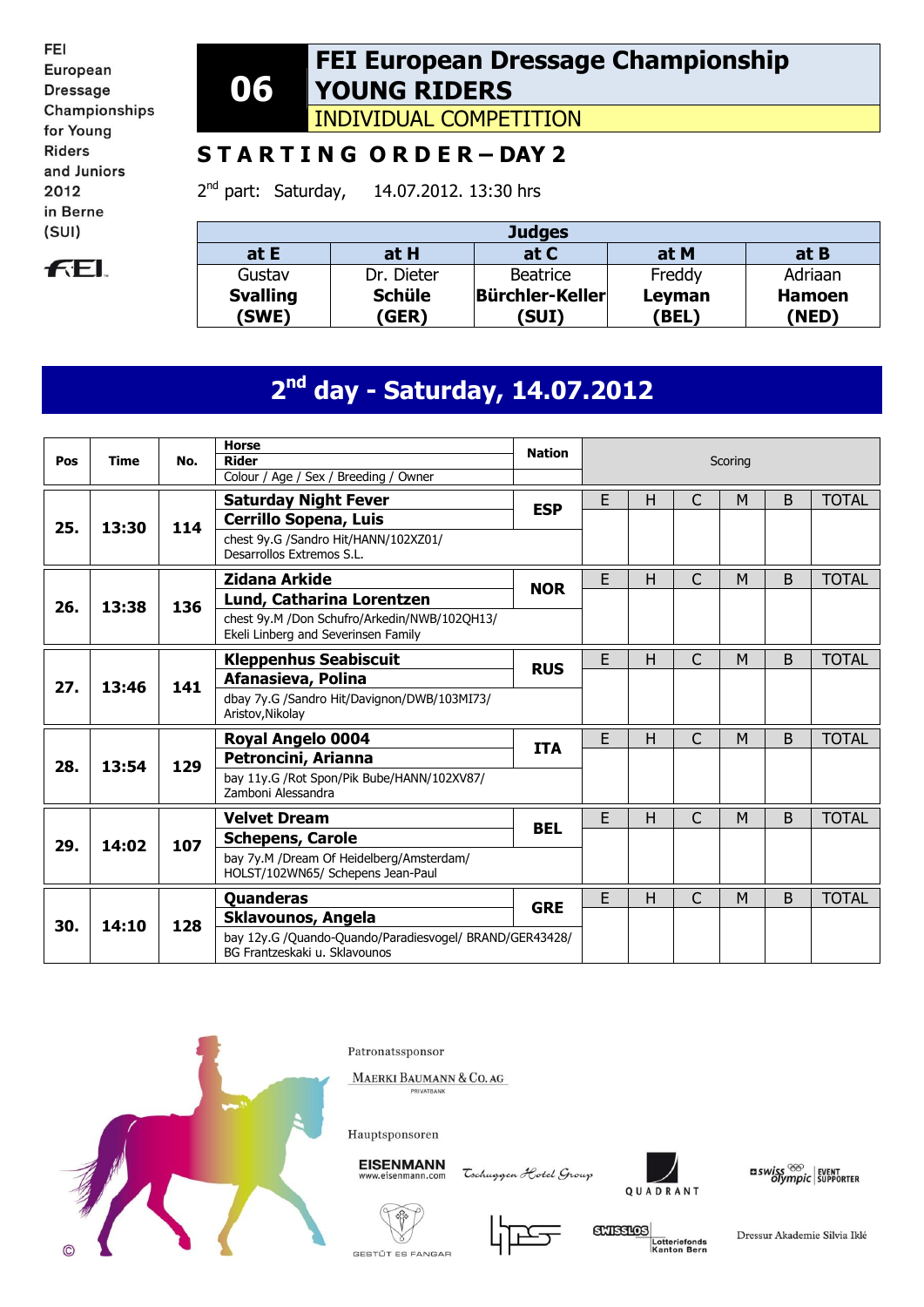#### **06 - FEI European Dressage Championship YOUNG RIDERS - INDIVIDUAL COMPETITION**

| Pos | Time  | No. | <b>Horse</b><br><b>Rider</b><br>Colour / Age / Sex / Breeding / Owner                  | <b>Nation</b> | Scoring |   |   |                                                  |   |              |
|-----|-------|-----|----------------------------------------------------------------------------------------|---------------|---------|---|---|--------------------------------------------------|---|--------------|
|     |       |     | <b>Ambaro Saturnus</b>                                                                 | <b>BEL</b>    | E       | н |   | M                                                | B | <b>TOTAL</b> |
| 31. | 14:18 | 106 | Roos, Laurence                                                                         |               |         |   |   | <b>TOTAL</b><br>B<br>M<br>B<br><b>TOTAL</b><br>M |   |              |
|     |       |     | bay 12y.G /Montecristo/Balzflug/KWPN/102NO68/ Ambaro NV                                |               |         |   |   |                                                  |   |              |
|     |       |     | <b>Donna Summer</b>                                                                    | <b>GBR</b>    | F       | н | C |                                                  |   |              |
| 32. | 14:26 | 123 | Oakeley, Olivia                                                                        |               |         |   |   |                                                  |   |              |
|     |       |     | chest 10y.G /HANN/102TV99/ Olivia Oakeley                                              |               |         |   |   |                                                  |   |              |
|     |       |     | <b>Dawson 5</b>                                                                        |               | F       | н | C |                                                  |   |              |
| 33. | 14:34 | 151 | <b>Melin, Tove</b>                                                                     | <b>SWE</b>    |         |   |   |                                                  |   |              |
|     |       |     | dbay 11y.G /Dark Rubin/Akzent II/OLDBG/GER44458/<br>Kemper, Ernst u. Schultmann, Hild. |               |         |   |   |                                                  |   |              |

## **Break / Maintenance 18 min**

|     |                |     | <b>Active Walero</b>                                                       | <b>GBR</b>                                   | E | Н | C | M                                                                                 | B                                                      | <b>TOTAL</b> |
|-----|----------------|-----|----------------------------------------------------------------------------|----------------------------------------------|---|---|---|-----------------------------------------------------------------------------------|--------------------------------------------------------|--------------|
| 34. |                | 122 | Hayler, Roberta                                                            |                                              |   |   |   |                                                                                   |                                                        |              |
|     | 15:00<br>15:08 |     | bay 20y.G /Wanderer/Matcho/HANN/GER16338/<br>Miss F K James                |                                              |   |   |   |                                                                                   |                                                        |              |
|     |                |     | <b>Alassio's Boy</b>                                                       |                                              | E | H | C | M                                                                                 | B                                                      | <b>TOTAL</b> |
| 35. |                | 101 | Fries, Franziska                                                           | <b>AUT</b>                                   |   |   |   | C<br>B<br>M                                                                       |                                                        |              |
|     |                |     | bay 9y.S /Alassio/Heraldik xx/BAY/102TV22/<br>Dr. Rudolf Fries             |                                              |   |   |   |                                                                                   | <b>TOTAL</b><br><b>TOTAL</b><br>B<br>B<br><b>TOTAL</b> |              |
|     |                |     | <b>Rozo Soneca</b>                                                         |                                              | E | H |   |                                                                                   |                                                        |              |
| 36. | 15:16          | 110 | <b>Kragekjaer, Andreas</b>                                                 | <b>DEN</b>                                   |   |   |   | $\mathsf{C}$<br>M<br>$\mathsf{C}$<br>M<br>$\overline{C}$<br>M<br>B<br>C<br>B<br>M |                                                        |              |
|     |                |     | bay 9y.G /Blue Hors Romancier/Aleksander/DWB/103EL63/<br>Andreas Kragekjær |                                              |   |   |   | M<br>B                                                                            |                                                        |              |
|     |                |     | <b>Gino 333</b>                                                            |                                              | E | H |   |                                                                                   |                                                        |              |
| 37. | 15:24          | 102 | <b>Pointinger, Lea-Elisabeth</b>                                           |                                              |   |   |   |                                                                                   |                                                        |              |
|     |                |     | chest 14y.G /Gardez/Adlerfarn II/102QU24/<br>Lea-Elisabeth Pointinger      |                                              |   |   |   |                                                                                   |                                                        |              |
|     |                |     |                                                                            |                                              |   |   |   |                                                                                   |                                                        |              |
|     |                |     | <b>Comanche Crumble</b>                                                    |                                              |   |   |   |                                                                                   |                                                        |              |
|     |                |     | Grant, Eilidh                                                              | <b>GBR</b>                                   |   |   |   |                                                                                   |                                                        |              |
| 38. | 15:32          | 120 | bay 15y.M /Cassander/Magnum/GBR41330/ Miss Eilidh Grant                    |                                              |   |   |   |                                                                                   |                                                        |              |
|     |                |     | <b>Donna Romma</b>                                                         |                                              | E | H |   |                                                                                   | <b>TOTAL</b>                                           |              |
|     |                |     | Aspnäs, Elin                                                               | <b>SWE</b>                                   |   |   |   |                                                                                   |                                                        |              |
| 39. | 15:40          | 149 | black 8y.M /Don Frederico/Warkant/HANN/102YN99/<br>Mats Aspnäs             |                                              |   |   |   |                                                                                   |                                                        |              |
|     |                |     | <b>Winston</b>                                                             | <b>AUT</b><br>E<br>H<br>E<br>H<br><b>NED</b> |   |   |   |                                                                                   | <b>TOTAL</b>                                           |              |
|     |                |     | Kooijman, Stephanie                                                        |                                              |   |   |   |                                                                                   |                                                        |              |
| 40. | 15:48          | 131 | dbay 8y.G /Oo Seven/KWPN/102XY77/ Bruin,G. de                              |                                              |   |   |   |                                                                                   |                                                        |              |
|     |                |     | <b>Rambo</b>                                                               |                                              | E | H | C |                                                                                   |                                                        | <b>TOTAL</b> |
| 41. | 15:56          | 130 | Houtvast, Daniëlle                                                         | <b>NED</b>                                   |   |   |   |                                                                                   |                                                        |              |

## **Break / Maintenance 26 min**

| 42. |       |       | <b>Flash</b>                                             | <b>NED</b> | - | н<br>. . | - | Μ |  |
|-----|-------|-------|----------------------------------------------------------|------------|---|----------|---|---|--|
|     |       | 1 2 7 | Krooswijk, Angela                                        |            |   |          |   |   |  |
|     | 16:30 | ⊥⊃∠   | dchst 11y.G /Fidermark/WESTF/NED42251/ Krooswijk, H.T.A. |            |   |          |   |   |  |